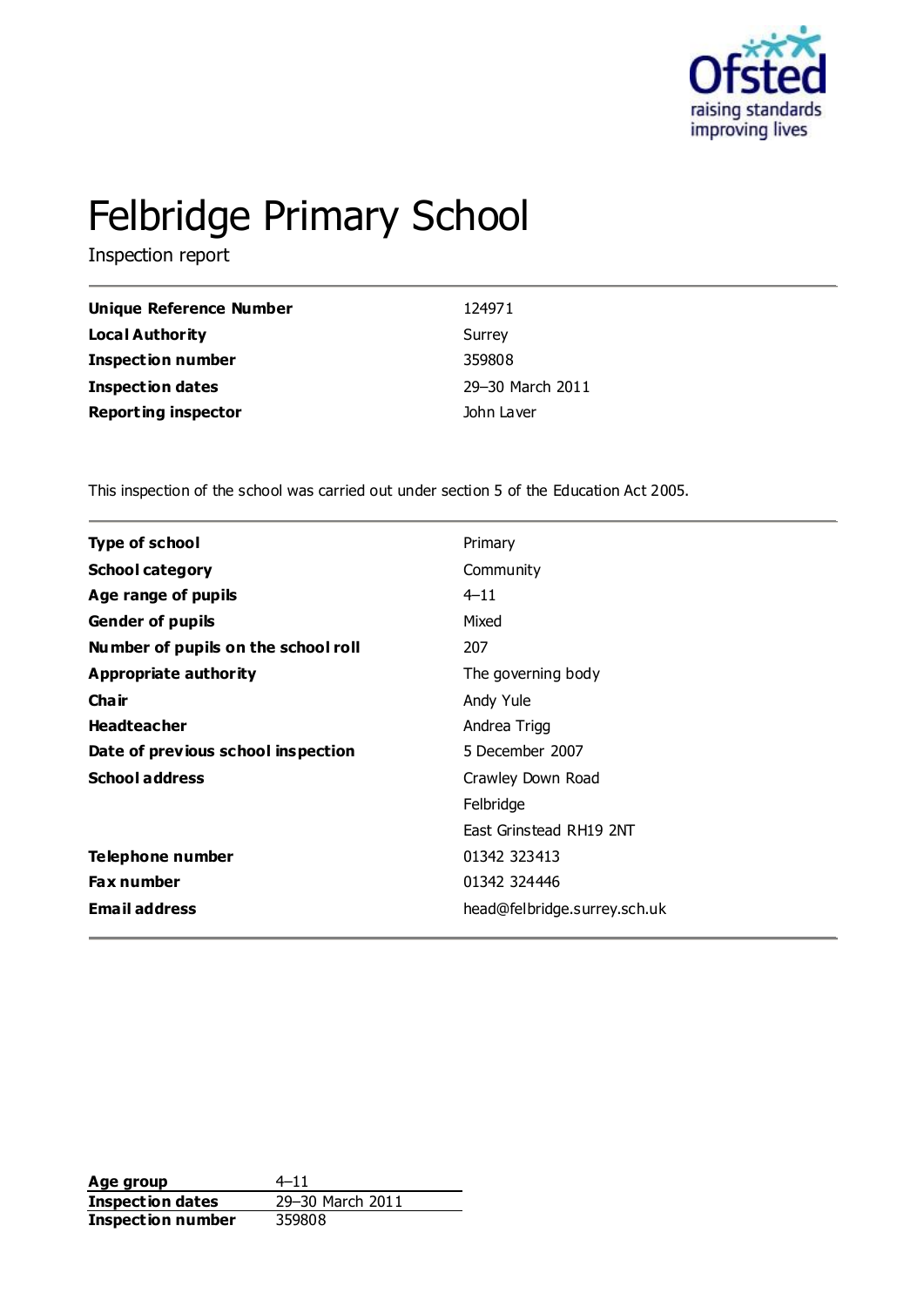The Office for Standards in Education, Children's Services and Skills (Ofsted) regulates and inspects to achieve excellence in the care of children and young people, and in education and skills for learners of all ages. It regulates and inspects childcare and children's social care, and inspects the Children and Family Court Advisory Support Service (Cafcass), schools, colleges, initial teacher training, work-based learning and skills training, adult and community learning, and education and training in prisons and other secure establishments. It assesses council children's services, and inspects services for looked after children, safeguarding and child protection.

Further copies of this report are obtainable from the school. Under the Education Act 2005, the school must provide a copy of this report free of charge to certain categories of people. A charge not exceeding the full cost of reproduction may be made for any other copies supplied.

If you would like a copy of this document in a different format, such as large print or Braille, please telephone 0300 123 4234, or email **[enquiries@ofsted.gov.uk](mailto:enquiries@ofsted.gov.uk)**.

You may copy all or parts of this document for non-commercial educational purposes, as long as you give details of the source and date of publication and do not alter the documentation in any way.

To receive regular email alerts about new publications, including survey reports and school inspection reports, please visit our website and go to 'Subscribe'.

Royal Exchange Buildings St Ann's Square Manchester M2 7LA T: 0300 123 4234 Textphone: 0161 618 8524 E: **[enquiries@ofsted.gov.uk](mailto:enquiries@ofsted.gov.uk)**

W: **[www.ofsted.gov.uk](http://www.ofsted.gov.uk/)**

© Crown copyright 2011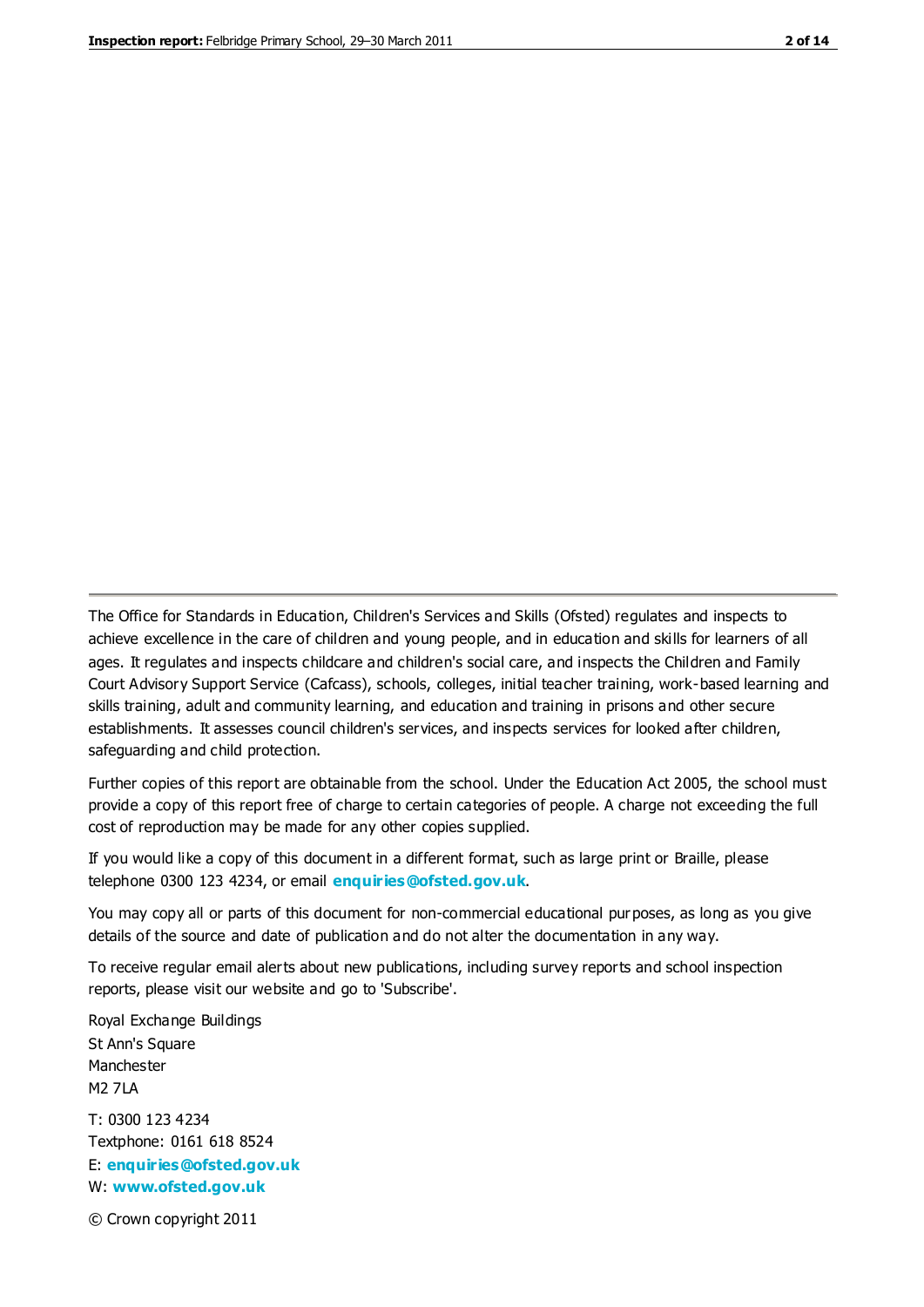# **Introduction**

This inspection was carried out by three additional inspectors. The inspectors visited 17 lessons and observed eight teachers. They held meetings with staff, groups of pupils and members of the governing body. They also talked to parents and carers. Inspectors observed the school's work, and looked at the school improvement plan, the governing body minutes, records of the monitoring of teaching and learning, data on pupils' progress and reports from the School Improvement Partner. They analysed questionnaires received from 94 parents and carers, 114 pupils and 17 staff.

The inspection team reviewed many aspects of the school's work. It looked in detail at a number of key areas.

- The way in which the school is improving pupils' progress overall, and is addressing in particular variations in performance between boys and girls in English and mathematics.
- $\blacksquare$  How effectively the school is improving the consistency of teaching and learning to ensure that all groups of pupils achieve equally well and further improve attainment and progress.
- The impact leaders and managers have at all levels on promoting school improvement.
- How well children progress in the Early Years Foundation Stage.

# **Information about the school**

Felbridge Primary School is a smaller-than-average-sized school. Most pupils are of White British heritage. The proportion of pupils identified as having special educational needs and/or disabilities, which include a range of learning, behavioural and emotional needs, is below average. The proportion of pupils known to be eligible for free school meals is well below average. Children join the Early Years Foundation Stage in a Reception class. The school has a number of awards related to promoting pupils' healthy lifestyles and also holds the International Schools Award. It operates a breakfast club before the formal beginning of the school day.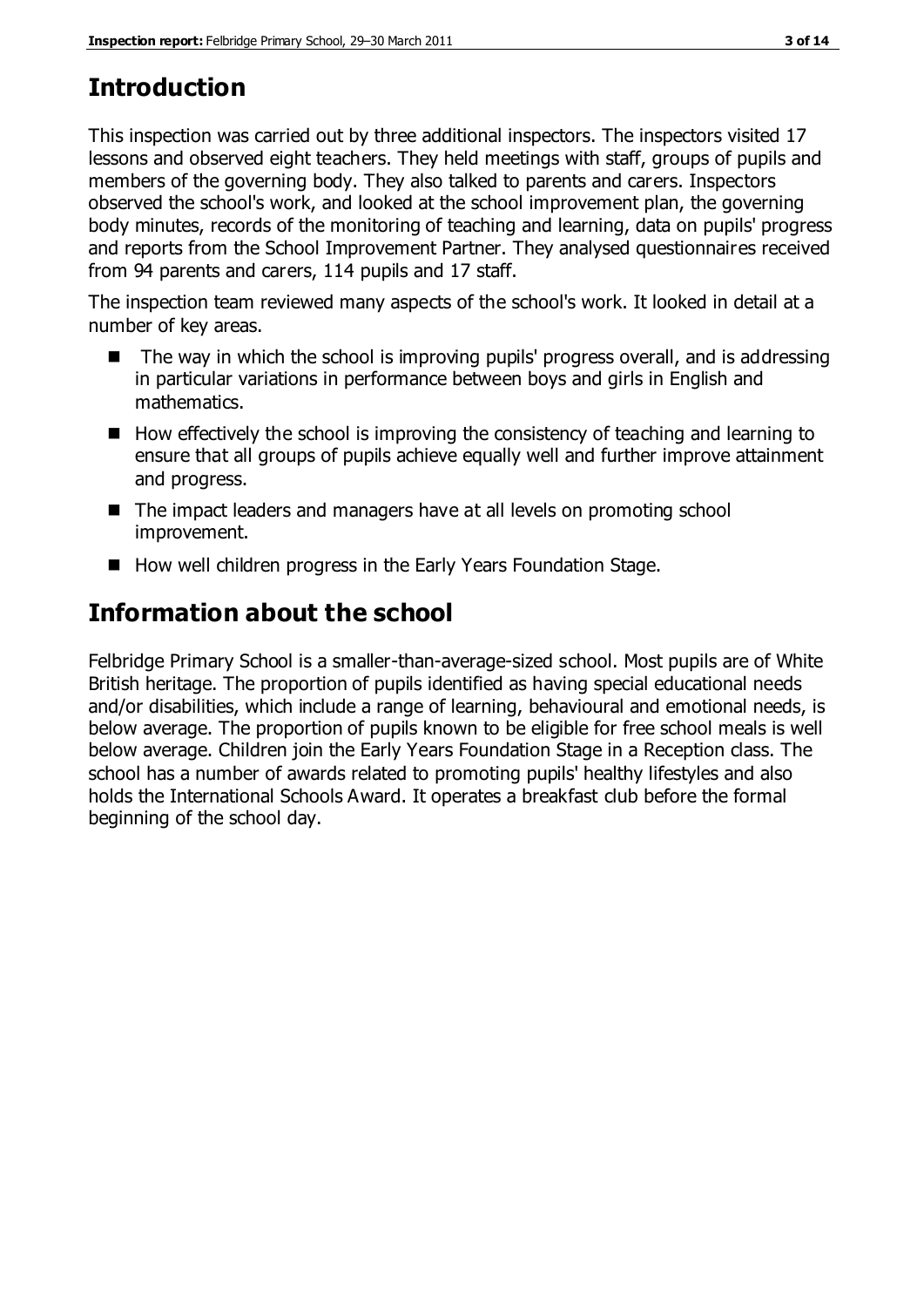# **Inspection judgements**

| Overall effectiveness: how good is the school?  |  |
|-------------------------------------------------|--|
| The school's capacity for sustained improvement |  |

# **Main findings**

Felbridge Primary is a good school. It succeeds in fulfilling its statement of intent, that of 'Aiming high, succeeding together'. Pupils make good progress, and by the age of 11 their attainment is above average. This represents good achievement from their starting points. At the same time as doing well academically, pupils develop as confident, rounded individuals, flourishing in the school's inclusive environment. Parents and carers recognise these strengths: typical comments made were, 'pupils are contented, settled, well behaved and, above all, happy,' and 'the school provides a fantastic, welcoming, nurturing atmosphere!'

Children make a good start to their school life in the Early Years Foundation Stage, where they respond enthusiastically to good teaching, acquiring a wide range of knowledge and skills which they take into Year 1. Thereafter, pupils, including those with special educational needs and/or disabilities, continue to make good progress. In previous years there has been slower progress in developing pupils' writing skills than those in reading and mathematics, and boys progressed at a slower rate than girls. The school has gone a long way towards addressing these areas of relative underachievement. Attainment in writing remains more variable, but has improved. Progress lower down the school is still slower than among older pupils because the teaching there, although successful in engaging pupils' interest and developing a range of independent learning skills, occasionally does not show high enough expectations of what pupils can achieve. Higher up the school, teachers mostly match the range of tasks well to pupils' individual needs, but occasionally a small minority of the most-able pupils are given tasks which are not challenging enough, and these pupils are not always moved on quickly enough to higher level work. Nevertheless, the improvements in teaching, including better use of assessment, and the development of a more interesting and vibrant curriculum, mean that the great majority of pupils are on track to meet challenging targets.

In response to this good teaching, pupils enjoy school, as reflected in above average attendance. They enjoy studying themes such as 'pirates' and appreciate the range of music, art and enrichment activities through clubs and visits. Pupils behave well and enjoy taking on responsibility. They are prepared well for the next phase of education. Pupils feel safe and well cared for.

The headteacher, ably supported by all staff and enthusiastic governors, is committed to consolidating and building upon the school's previous successes. Monitoring and selfevaluation procedures have become more rigorous and effective in raising expectations and bringing about improvement since the previous inspection. There has been a successful focus on addressing issues for development such as the emphasis on independent learning and tackling underachievement, for example, in mathematics.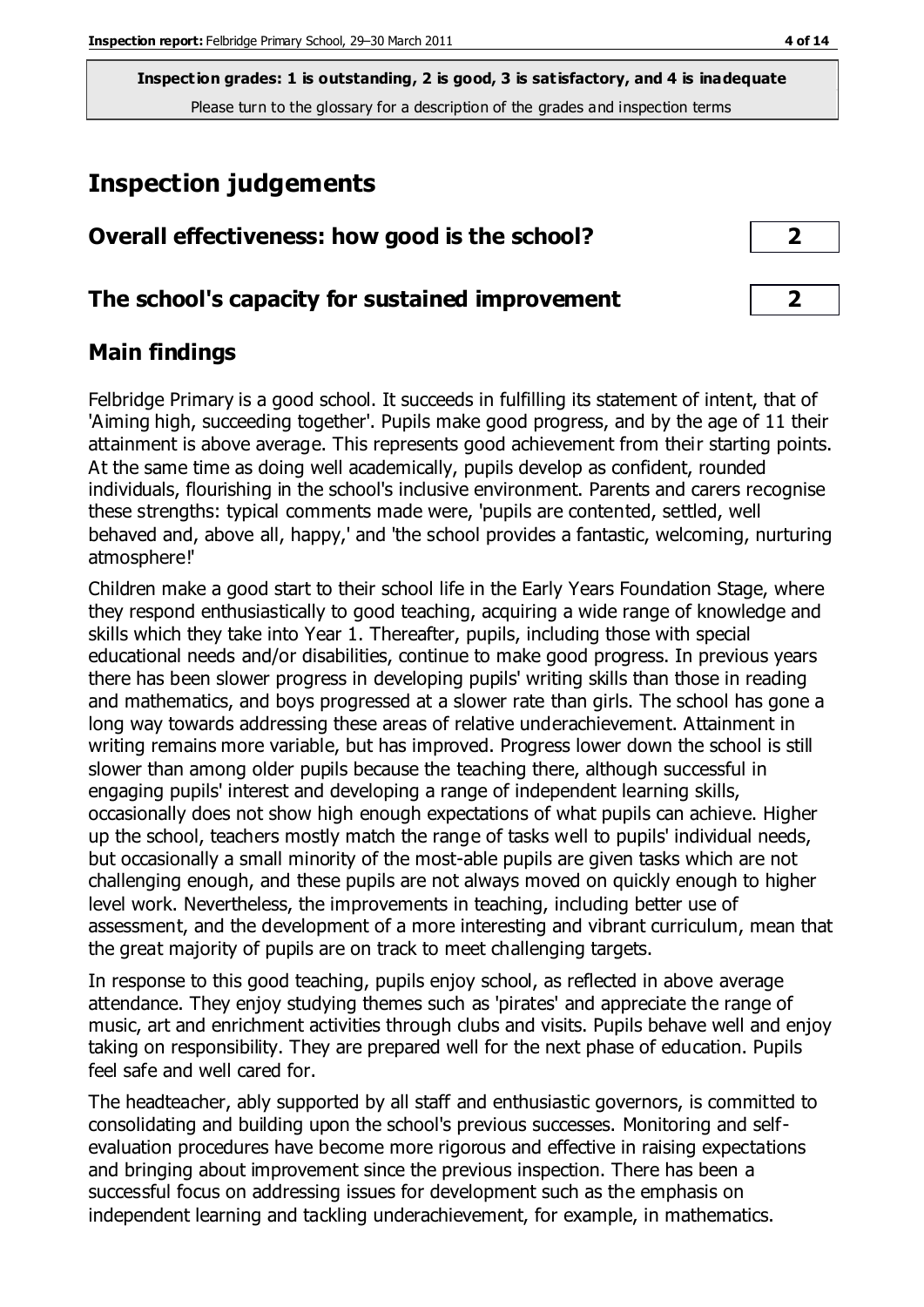Leaders' high expectations and a record of continued improvement show that the school has a good capacity for sustained improvement.

# **What does the school need to do to improve further?**

- Raise attainment and improve the progress of the most-able older pupils so that more of them leave school in 2012 with the higher Level 5 in both English and mathematics, by consistently raising the level of challenge in learning opportunities.
- Raise teachers' expectations of pupils aged five to seven in order to reduce the differences in attainment and progress between boys and girls, particularly in writing.

#### **Outcomes for individuals and groups of pupils 2**



Children's attainment on leaving Reception to join Year 1 varies from year to year, but is usually in line with, or just above, expectations for their age group. Pupils between the ages of five and seven continue the good progress made in Reception. Boys in this age group progress at a slower rate than girls, especially in writing, although the gap is narrowing.

Throughout the school, pupils produce a good standard of work and make good progress, particularly in mathematics and English, while some impressive work was also seen in history. Past national test results showed that a few able 11-year-olds did not achieve the highest levels in English and mathematics, but more of the teaching observed is now geared to the needs of such pupils. The teaching observed successfully engaged pupils' enthusiasm, so that the great majority of pupils were keen to participate, whether answering questions, expressing their views articulately, or working by themselves or in small groups. This enthusiasm was evident, for example, when younger pupils were extending their writing skills by writing about French food at the same time as discussing the characteristics of 'information words'.

Pupils with special educational needs and/or disabilities make good gains in understanding, both when working in small groups with staff outside the classroom and when supported by teaching assistants in lessons. Pupils make good progress not just because of good teaching but because they want to learn and collaborate well in class.

Pupils are considerate towards each other and usually feel safe, although a few pupils refer to occasional over-boisterous behaviour in the playground. Pupils have a good understanding of why a healthy lifestyle is important, shown for example when discussing the qualities of different foods, reflecting the Healthy Schools Award. They enjoy taking on responsibility, as in the school council which manages its own budget, or when helping each other, for example when Year 6 pupils team up with children in Reception. A good level of basic skills, combined with well-managed transition procedures, means that pupils are prepared well for the move to their next school. As well as displaying good social skills, pupils have opportunities to reflect on spiritual matters, as seen in an assembly based around the themes of faith and responsibility. Older pupils in particular show a good understanding of differing values and beliefs, not just from their work in school but from other activities such as visits to nearby mosques and synagogues.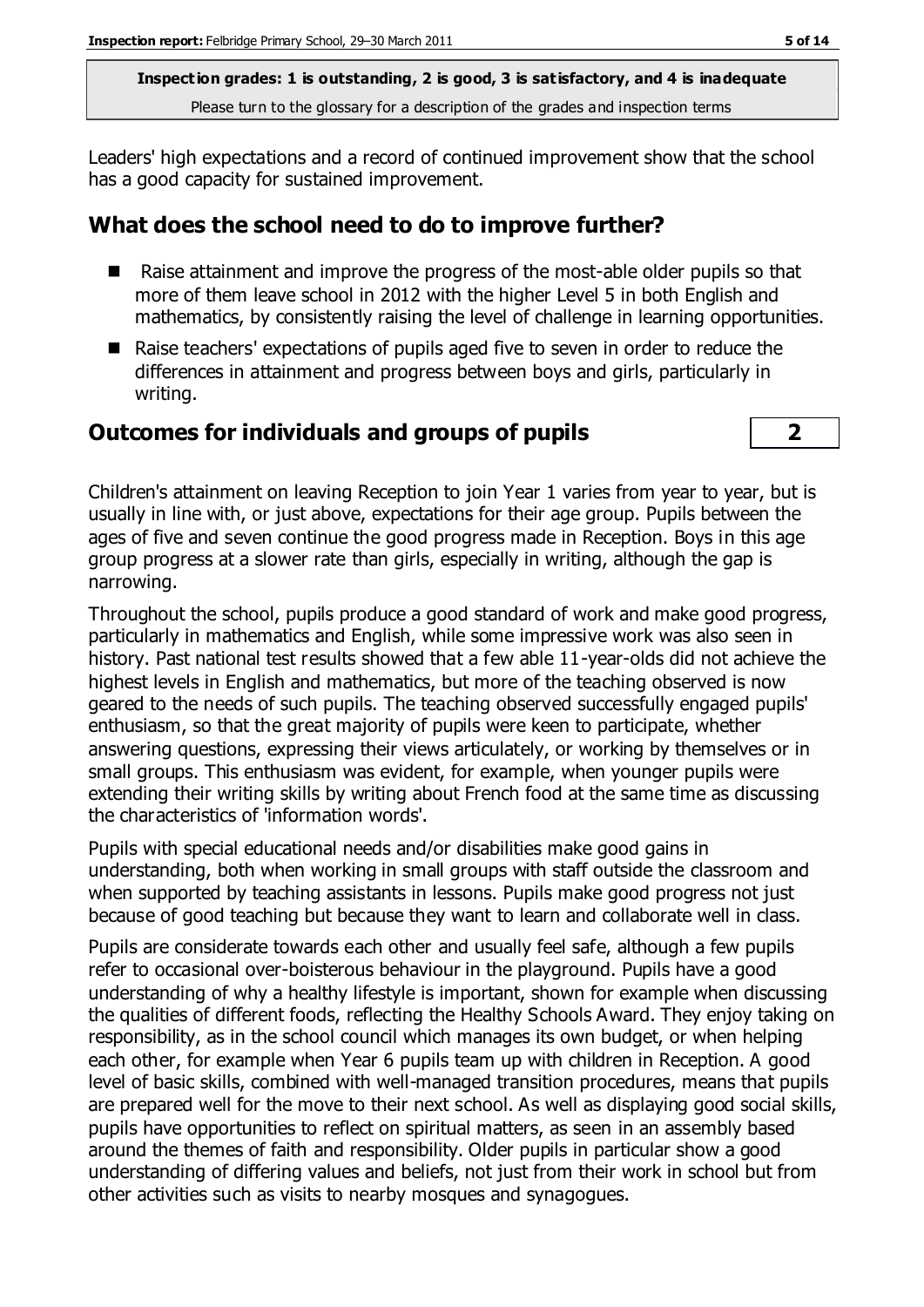# **Inspection grades: 1 is outstanding, 2 is good, 3 is satisfactory, and 4 is inadequate**

Please turn to the glossary for a description of the grades and inspection terms

These are the grades for pupils' outcomes

| Pupils' achievement and the extent to which they enjoy their learning                                                     |                         |
|---------------------------------------------------------------------------------------------------------------------------|-------------------------|
| Taking into account:<br>Pupils' attainment <sup>1</sup>                                                                   | 2                       |
| The quality of pupils' learning and their progress                                                                        | $\mathcal{P}$           |
| The quality of learning for pupils with special educational needs and/or disabilities<br>and their progress               | $\overline{2}$          |
| The extent to which pupils feel safe                                                                                      | $\overline{2}$          |
| Pupils' behaviour                                                                                                         | $\overline{2}$          |
| The extent to which pupils adopt healthy lifestyles                                                                       | 2                       |
| The extent to which pupils contribute to the school and wider community                                                   | $\mathbf{2}$            |
| The extent to which pupils develop workplace and other skills that will contribute to<br>their future economic well-being | $\overline{\mathbf{2}}$ |
| Taking into account:<br>Pupils' attendance <sup>1</sup>                                                                   | $\mathfrak{p}$          |
| The extent of pupils' spiritual, moral, social and cultural development                                                   | 2                       |

<sup>1</sup> The grades for attainment and attendance are: 1 is high; 2 is above average; 3 is broadly average; and 4 is low

# **How effective is the provision?**

There is good pace to lessons, good use of resources to engage pupils and develop their understanding, and pupils are encouraged to learn independently. The school has worked hard to spread effective practice in areas such as assessment across all classes. Pupils now receive good feedback on how well they have done and how they can improve their work; for example, they are often encouraged to correct their work when responding to helpful written comments. They also receive verbal feedback from teachers on how they can better reach their targets. Teachers demonstrate good subject knowledge and encourage pupils to discuss their work. This was seen to good effect in Year 1 when pupils talked about different strategies for addition and subtraction in mathematics. Teachers deploy teaching assistants well so that pupils with special educational needs and/or disabilities make good progress. Only occasionally is the teaching less effective, usually when a few more able pupils are not moved on to more challenging work early enough in the lesson. Then these pupils do not achieve as well as they could, although there is good progress overall in lessons.

Teachers are skilful at linking different aspects of the curriculum together, as seen, for example, in a design and technology lesson in which pupils learned how to make hot-cross buns while at the same time the teacher was able to explain the Easter message. The school makes good use of outside specialists to enhance provision in design and technology, modern foreign languages and music. All Year 5 pupils receive music tuition.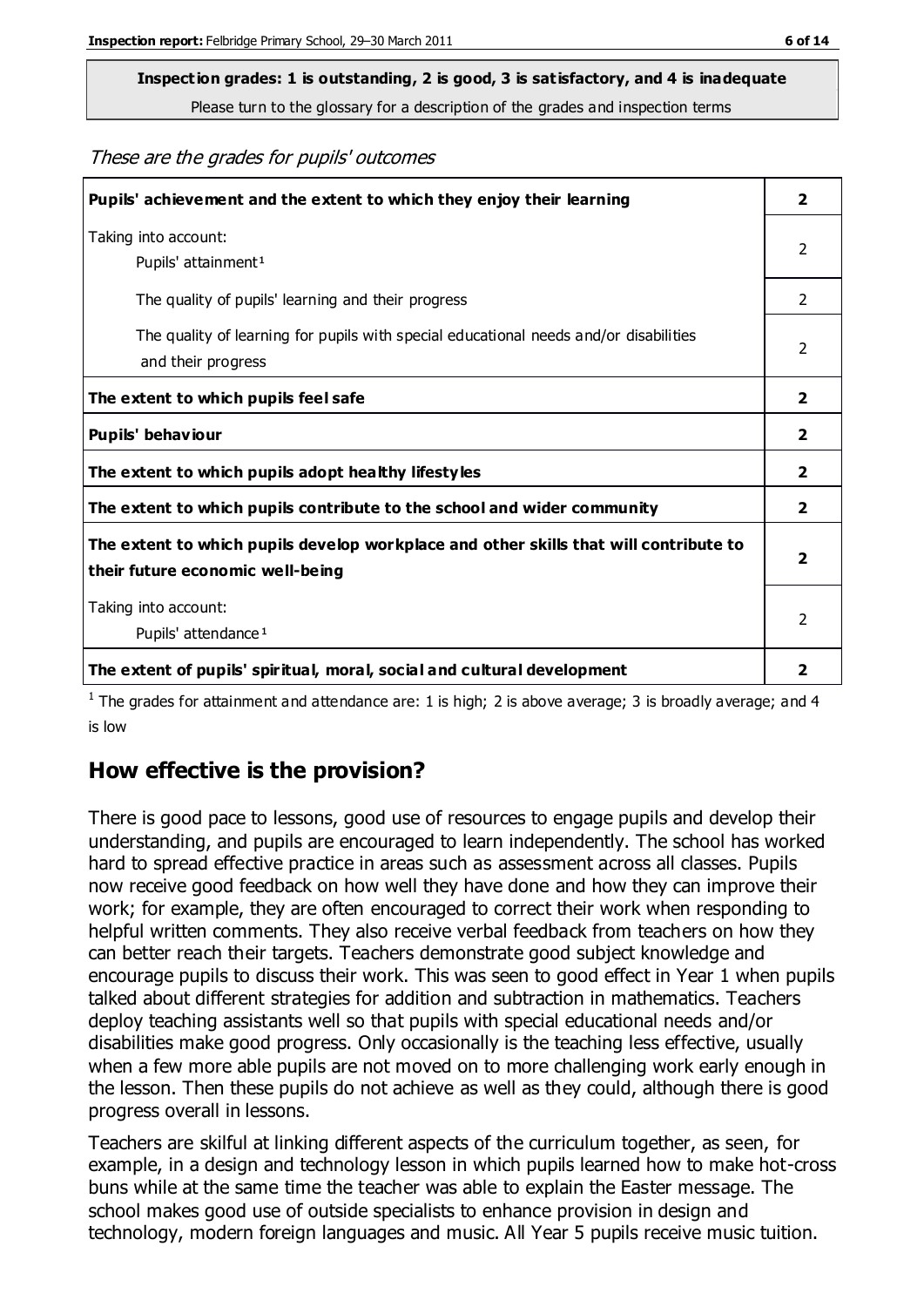The school offers two modern foreign languages, French and Spanish, as well as operating a Portuguese club. Visits are popular with pupils and help to extend their cultural experiences. There are additional learning opportunities in local secondary schools for gifted and talented pupils. One parent or carer referred to the 'close community feel of the school', and a good level of care and support underpins the strengths in pupils' personal development and good learning. Well-developed attendance procedures help to sustain above average attendance. There is good provision for pupils with special educational needs and/or disabilities. There are strong links with outside agencies, which give valued support to those pupils whose circumstances make them vulnerable. A relatively new breakfast club gives pupils a healthy and enjoyable start to the school day.

| The quality of teaching                                                                                    |  |
|------------------------------------------------------------------------------------------------------------|--|
| Taking into account:                                                                                       |  |
| The use of assessment to support learning                                                                  |  |
| The extent to which the curriculum meets pupils' needs, including, where relevant,<br>through partnerships |  |
| The effectiveness of care, guidance and support                                                            |  |

These are the grades for the quality of provision

# **How effective are leadership and management?**

The school's leadership is characterised by high expectations, accurate evaluation of the school, rigorous monitoring and well-targeted planning for improvement. The governing body, although containing several relatively inexperienced members, is knowledgeable about the school, active in monitoring and supporting school events, and is both supportive and challenging. Subject managers have an important role in monitoring and share the headteacher's drive and ambition for excellence. There are good links with parents and carers; the school provides them with regular news and invites them to events such as assemblies, forums and open days. Strong links with local schools enable staff to draw on wider expertise and share in professional development; the links also provide more learning opportunities for pupils, such as the use of facilities elsewhere.

The school is an inclusive, happy community. Examples of discrimination have been very rare. The school is committed to promoting equal opportunities for all pupils by means such as assemblies and the programme for personal and social development. The school has good safeguarding procedures and practices. These are regularly reviewed and are understood well by staff and pupils. Staff are well trained in safeguarding responsibilities, such as the use of computers in school. Parents and carers are very confident about pupils' safety. The school makes a good contribution to community cohesion. Pupils play a prominent role in local events such as the summer fair, and there are well-developed links with some local organisations, including sports clubs and churches. There are no established links with schools in the United Kingdom outside the local area, but there is a productive link with a school in Cyprus. An awareness of different cultures is promoted through events such as 'culture week', and pupils study several other countries. The school has the International Schools Award for its efforts in recognising and celebrating cultural diversity.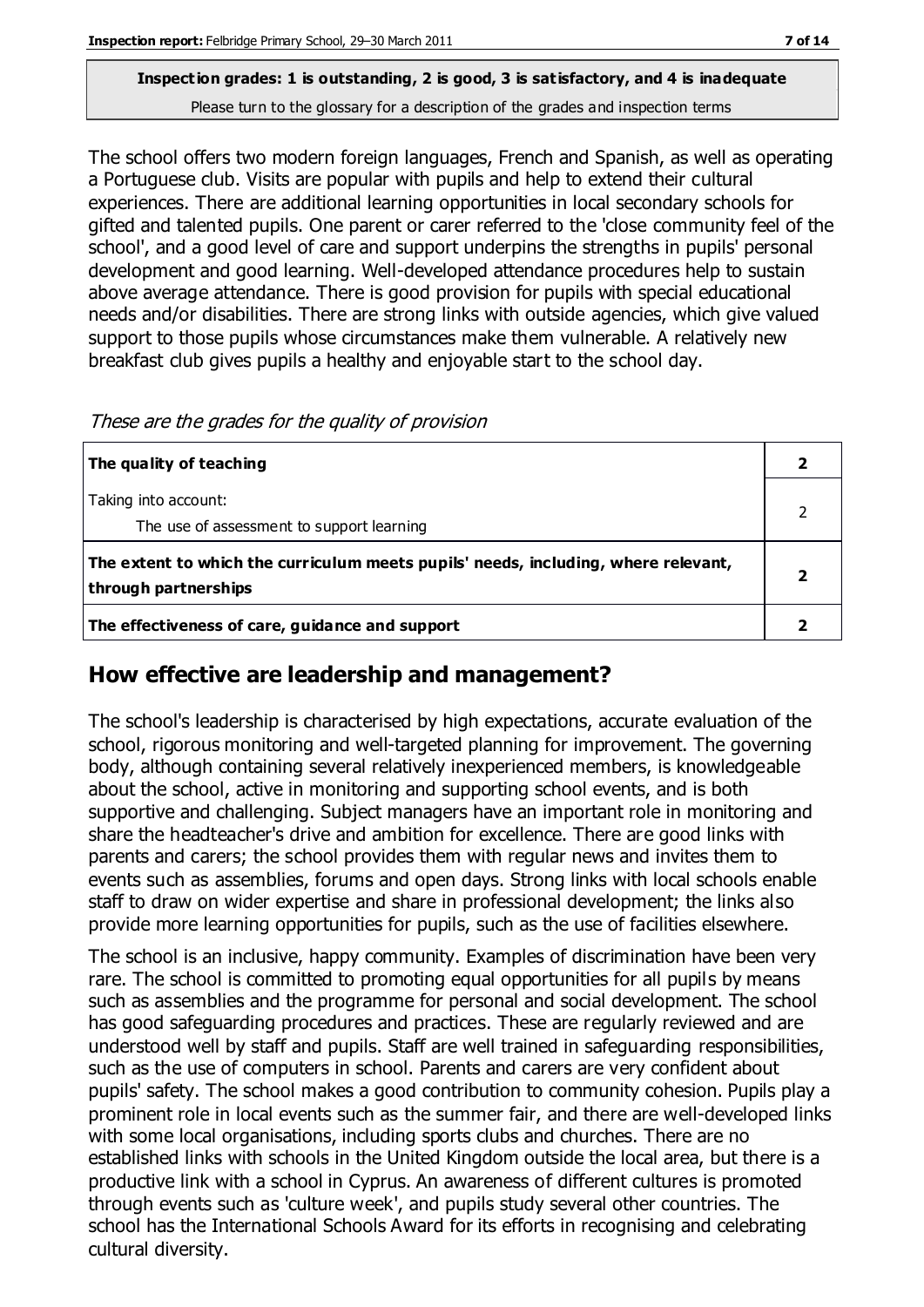**Inspection grades: 1 is outstanding, 2 is good, 3 is satisfactory, and 4 is inadequate**

Please turn to the glossary for a description of the grades and inspection terms

| The effectiveness of leadership and management in embedding ambition and driving<br>improvement                                                                  | $\overline{\mathbf{2}}$ |
|------------------------------------------------------------------------------------------------------------------------------------------------------------------|-------------------------|
| Taking into account:                                                                                                                                             | 2                       |
| The leadership and management of teaching and learning                                                                                                           |                         |
| The effectiveness of the governing body in challenging and supporting the<br>school so that weaknesses are tackled decisively and statutory responsibilities met | $\overline{\mathbf{2}}$ |
| The effectiveness of the school's engagement with parents and carers                                                                                             | $\overline{2}$          |
| The effectiveness of partnerships in promoting learning and well-being                                                                                           | $\overline{\mathbf{2}}$ |
| The effectiveness with which the school promotes equality of opportunity and tackles<br>discrimination                                                           | $\overline{\mathbf{2}}$ |
| The effectiveness of safeguarding procedures                                                                                                                     | $\overline{\mathbf{2}}$ |
| The effectiveness with which the school promotes community cohesion                                                                                              | $\mathbf{2}$            |
| The effectiveness with which the school deploys resources to achieve value for money                                                                             |                         |

#### These are the grades for leadership and management

# **Early Years Foundation Stage**

Children join Reception from a variety of pre-school backgrounds and with varied aptitudes, although there are particular strengths in some areas of personal development. These strengths enable children to settle quickly into the school, and they get on well with each other when learning and playing together, both indoors and outdoors. Children demonstrate good independent learning skills, as was seen, for example, with children working on computers and in role-play activities. They are enthusiastic learners, as observed in a teacher-led session on recognising letter combinations. Staff provide a good range of learning experiences, although when children are making their own choice of activities during child-led play and exploration, and staff are working with their focus groups, opportunities are sometimes missed to encourage more purposeful dialogue.

The Reception class is well-resourced both indoors and outdoors, although the outdoor learning area is relatively small for the number of children. Staff make imaginative use of the area, seen, for example, when children on the climbing frame took on the characteristics of owls during the re-telling of a story. Staff also develop children's writing skills based on their own interests. Assessment has improved since the previous inspection, and staff are more confident in measuring children's progress. The Early Years Foundation Stage leader has sustained good links with pre-schools and ensures a smooth transition into Year 1. Many of the children are confident and able to talk articulately when explaining their work to adults. Children are safe and well cared-for. The current Reception class contains several very able children, and in several areas of knowledge, skills and personal development they are already at or above the standards expected for their age group at this stage of the school year. The Early Years Foundation Stage leader manages staff well, encourages parents and carers into the class and involves them in the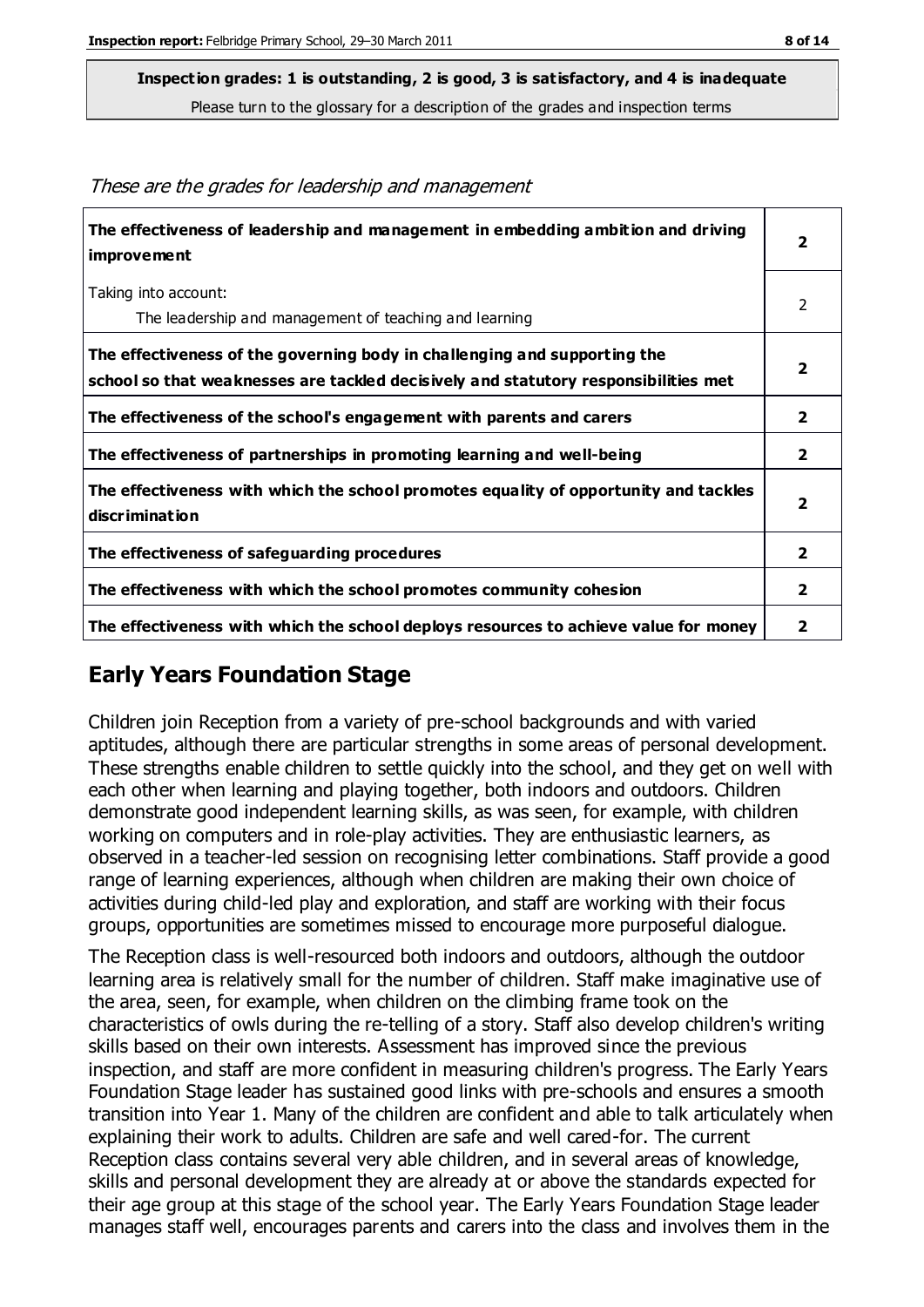children's learning. Children not only progress at a good rate but also clearly enjoy the full range of learning opportunities.

These are the grades for the Early Years Foundation Stage

| <b>Overall effectiveness of the Early Years Foundation Stage</b>                      |  |
|---------------------------------------------------------------------------------------|--|
| Taking into account:<br>Outcomes for children in the Early Years Foundation Stage     |  |
| The quality of provision in the Early Years Foundation Stage                          |  |
| The effectiveness of leadership and management of the Early Years Foundation<br>Stage |  |

#### **Views of parents and carers**

The number of returns of the parents' and carers' questionnaire was above average. Parents and carers are very appreciative of the education provided for their children. They believe very strongly that the school provides a safe environment and that teaching is good. They are also very positive about the quality of care and support. A very small minority of parents and carers do not feel well informed about their children's progress, and a few do not believe that the school manages unacceptable behaviour well. The inspection team found that the school regularly sends information home to parents and carers and works hard in several ways to involve them in their children's learning, for example inviting them into school for events. From observations in lessons and around the school, and from discussions with parents and carers, pupils and staff, inspectors also found that behaviour is good most of the time, and that staff deal promptly and effectively with occasional instances of misbehaviour.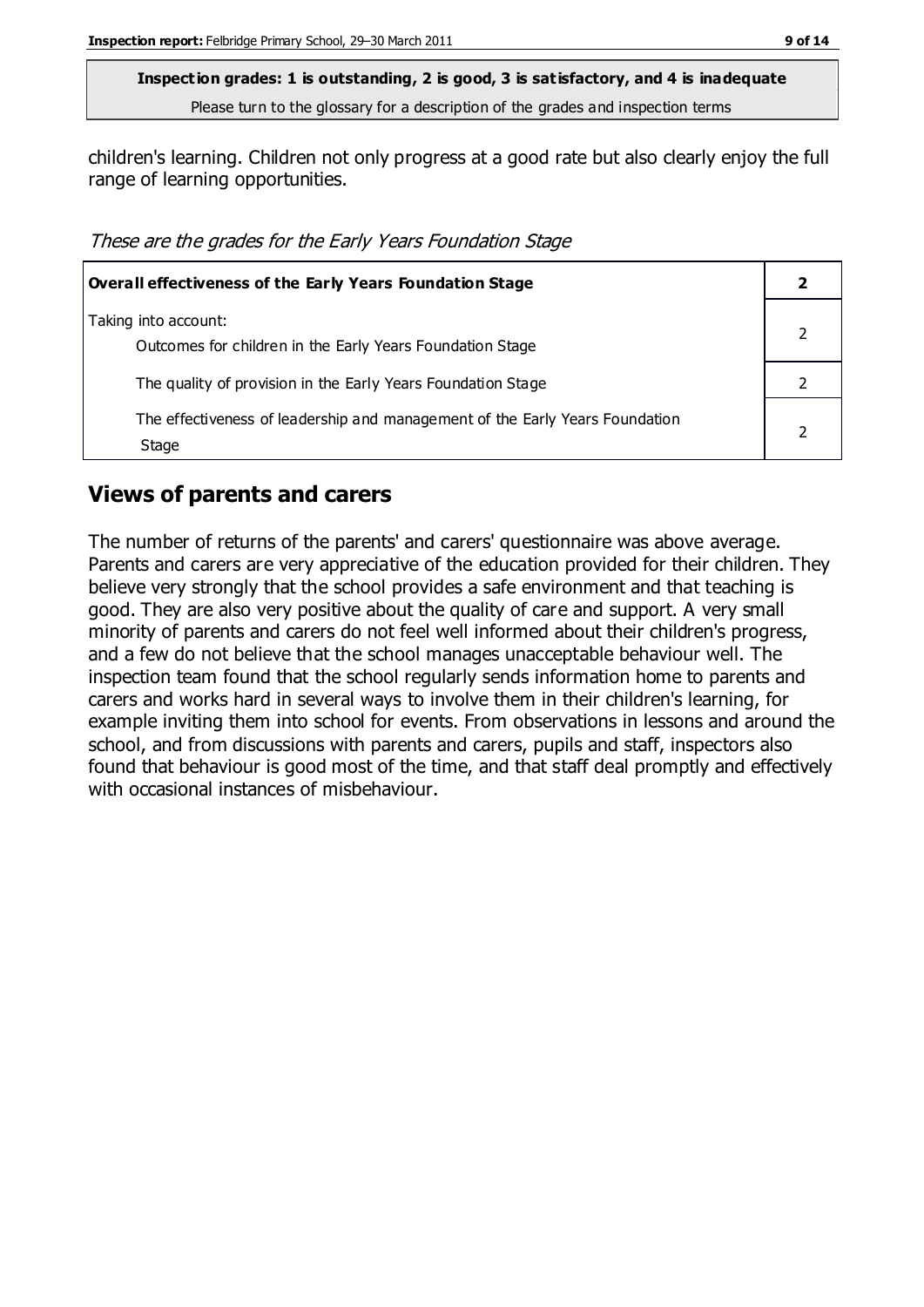#### **Responses from parents and carers to Ofsted's questionnaire**

The inspection team received 94 completed questionnaires by the end of the on-site inspection. In total, there are 207 pupils registered at the school.

| <b>Statements</b>                                                                                                                                                                                                                                       |              | <b>Strongly</b><br><b>Disagree</b><br><b>Agree</b><br>agree |              |               |                |                | <b>Strongly</b><br>disagree |                |
|---------------------------------------------------------------------------------------------------------------------------------------------------------------------------------------------------------------------------------------------------------|--------------|-------------------------------------------------------------|--------------|---------------|----------------|----------------|-----------------------------|----------------|
|                                                                                                                                                                                                                                                         | <b>Total</b> | $\frac{0}{0}$                                               | <b>Total</b> | $\frac{0}{0}$ | <b>Total</b>   | $\frac{0}{0}$  | <b>Total</b>                | $\frac{1}{2}$  |
| My child enjoys school                                                                                                                                                                                                                                  | 53           | 56                                                          | 38           | 40            | 3              | 3              | $\mathbf 0$                 | $\mathbf 0$    |
| The school keeps my child<br>safe                                                                                                                                                                                                                       | 57           | 61                                                          | 37           | 39            | 0              | 0              | $\mathbf 0$                 | $\mathbf 0$    |
| My school informs me about<br>my child's progress                                                                                                                                                                                                       | 37           | 39                                                          | 47           | 50            | 10             | 11             | $\mathbf 0$                 | $\mathbf 0$    |
| My child is making enough<br>progress at this school                                                                                                                                                                                                    | 35           | 37                                                          | 52           | 55            | $\overline{7}$ | $\overline{7}$ | $\mathbf 0$                 | $\mathbf 0$    |
| The teaching is good at this<br>school                                                                                                                                                                                                                  | 44           | 47                                                          | 49           | 52            | $\mathbf{1}$   | $\mathbf{1}$   | $\mathbf 0$                 | $\mathbf 0$    |
| The school helps me to<br>support my child's learning                                                                                                                                                                                                   | 39           | 41                                                          | 52           | 55            | 3              | 3              | $\mathbf 0$                 | $\mathbf 0$    |
| The school helps my child to<br>have a healthy lifestyle                                                                                                                                                                                                | 34           | 36                                                          | 58           | 62            | $\overline{2}$ | $\overline{2}$ | $\mathbf 0$                 | $\mathbf 0$    |
| The school makes sure that<br>my child is well prepared for<br>the future (for example<br>changing year group,<br>changing school, and for<br>children who are finishing<br>school, entering further or<br>higher education, or entering<br>employment) | 42           | 45                                                          | 41           | 44            | 6              | 6              | $\mathbf 0$                 | $\mathbf 0$    |
| The school meets my child's<br>particular needs                                                                                                                                                                                                         | 35           | 37                                                          | 54           | 57            | 4              | 4              | $\mathbf 0$                 | $\mathbf 0$    |
| The school deals effectively<br>with unacceptable behaviour                                                                                                                                                                                             | 26           | 28                                                          | 49           | 52            | 8              | 9              | 7                           | $\overline{7}$ |
| The school takes account of<br>my suggestions and concerns                                                                                                                                                                                              | 34           | 36                                                          | 54           | 57            | 3              | 3              | $\overline{2}$              | 2              |
| The school is led and<br>managed effectively                                                                                                                                                                                                            | 40           | 43                                                          | 49           | 52            | $\mathbf{1}$   | $\mathbf{1}$   | 3                           | 3              |
| Overall, I am happy with my<br>child's experience at this<br>school                                                                                                                                                                                     | 50           | 53                                                          | 38           | 40            | 3              | 3              | $\mathbf 0$                 | $\mathbf 0$    |

The table above summarises the responses that parents and carers made to each statement. The percentages indicate the proportion of parents and carers giving that response out of the total number of completed questionnaires. Where one or more parents and carers chose not to answer a particular question, the percentages will not add up to 100%.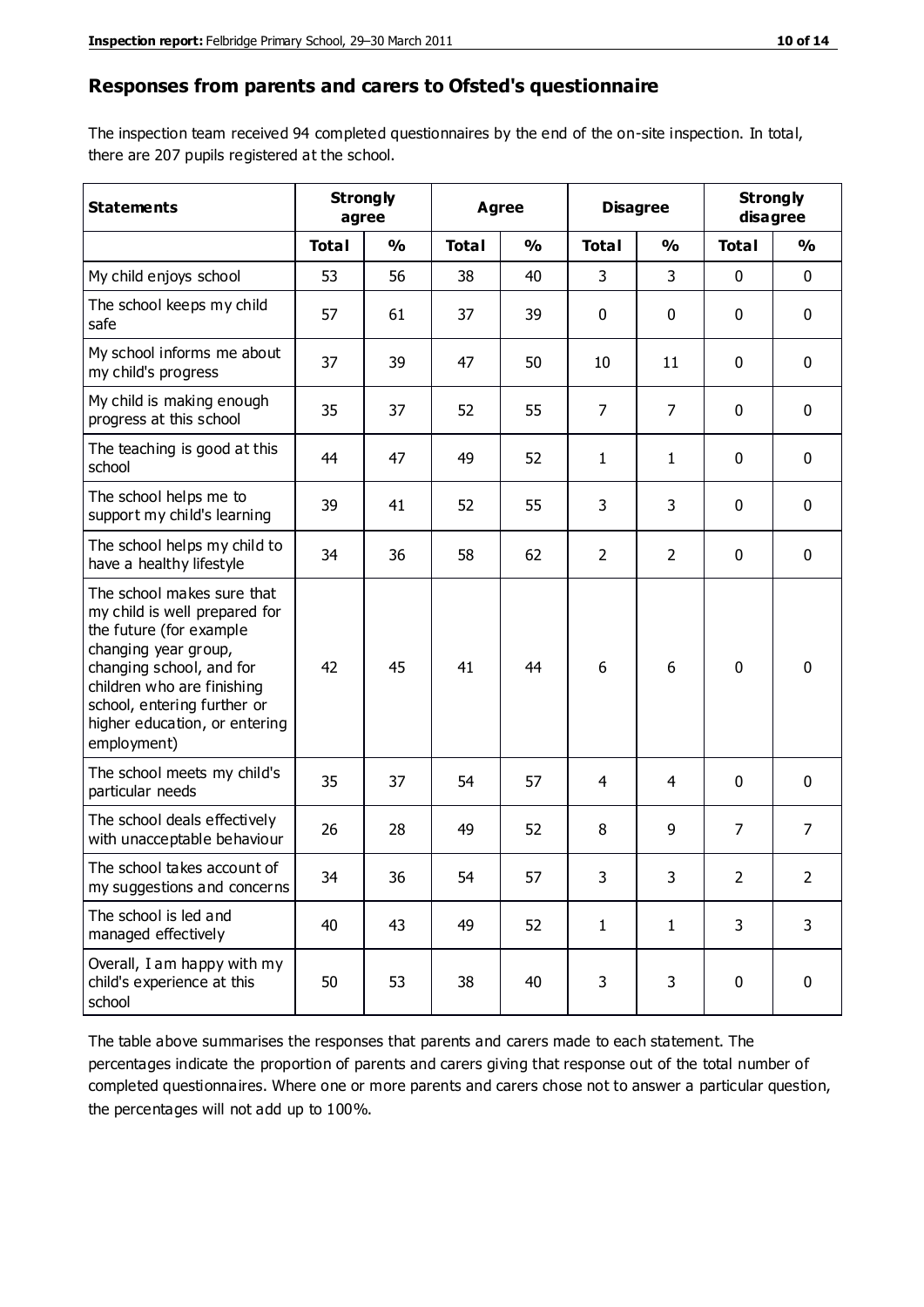# **Glossary**

| Grade   | <b>Judgement</b> | <b>Description</b>                                                                                                                                                                                                            |
|---------|------------------|-------------------------------------------------------------------------------------------------------------------------------------------------------------------------------------------------------------------------------|
| Grade 1 | Outstanding      | These features are highly effective. An outstanding school<br>provides exceptionally well for all its pupils' needs.                                                                                                          |
| Grade 2 | Good             | These are very positive features of a school. A school that<br>is good is serving its pupils well.                                                                                                                            |
| Grade 3 | Satisfactory     | These features are of reasonable quality. A satisfactory<br>school is providing adequately for its pupils.                                                                                                                    |
| Grade 4 | Inadequate       | These features are not of an acceptable standard. An<br>inadequate school needs to make significant improvement<br>in order to meet the needs of its pupils. Ofsted inspectors<br>will make further visits until it improves. |

#### **What inspection judgements mean**

#### **Overall effectiveness of schools**

|                       | Overall effectiveness judgement (percentage of schools) |      |                     |                   |
|-----------------------|---------------------------------------------------------|------|---------------------|-------------------|
| <b>Type of school</b> | <b>Outstanding</b>                                      | Good | <b>Satisfactory</b> | <b>Inadequate</b> |
| Nursery schools       | 59                                                      | 35   | 3                   | 3                 |
| Primary schools       | 9                                                       | 44   | 39                  | 7                 |
| Secondary schools     | 13                                                      | 36   | 41                  | 11                |
| Sixth forms           | 15                                                      | 39   | 43                  | 3                 |
| Special schools       | 35                                                      | 43   | 17                  | 5                 |
| Pupil referral units  | 21                                                      | 42   | 29                  | 9                 |
| All schools           | 13                                                      | 43   | 37                  | 8                 |

New school inspection arrangements were introduced on 1 September 2009. This means that inspectors now make some additional judgements that were not made previously.

The data in the table above are for the period 1 September 2009 to 31 August 2010 and are consistent with the latest published official statistics about maintained school inspec tion outcomes (see **[www.ofsted.gov.uk](http://www.ofsted.gov.uk/)**).

The sample of schools inspected during 2009/10 was not representative of all schools nationally, as weaker schools are inspected more frequently than good or outstanding schools.

Percentages are rounded and do not always add exactly to 100.

Sixth form figures reflect the judgements made for the overall effectiveness of the sixth form in secondary schools, special schools and pupil referral units.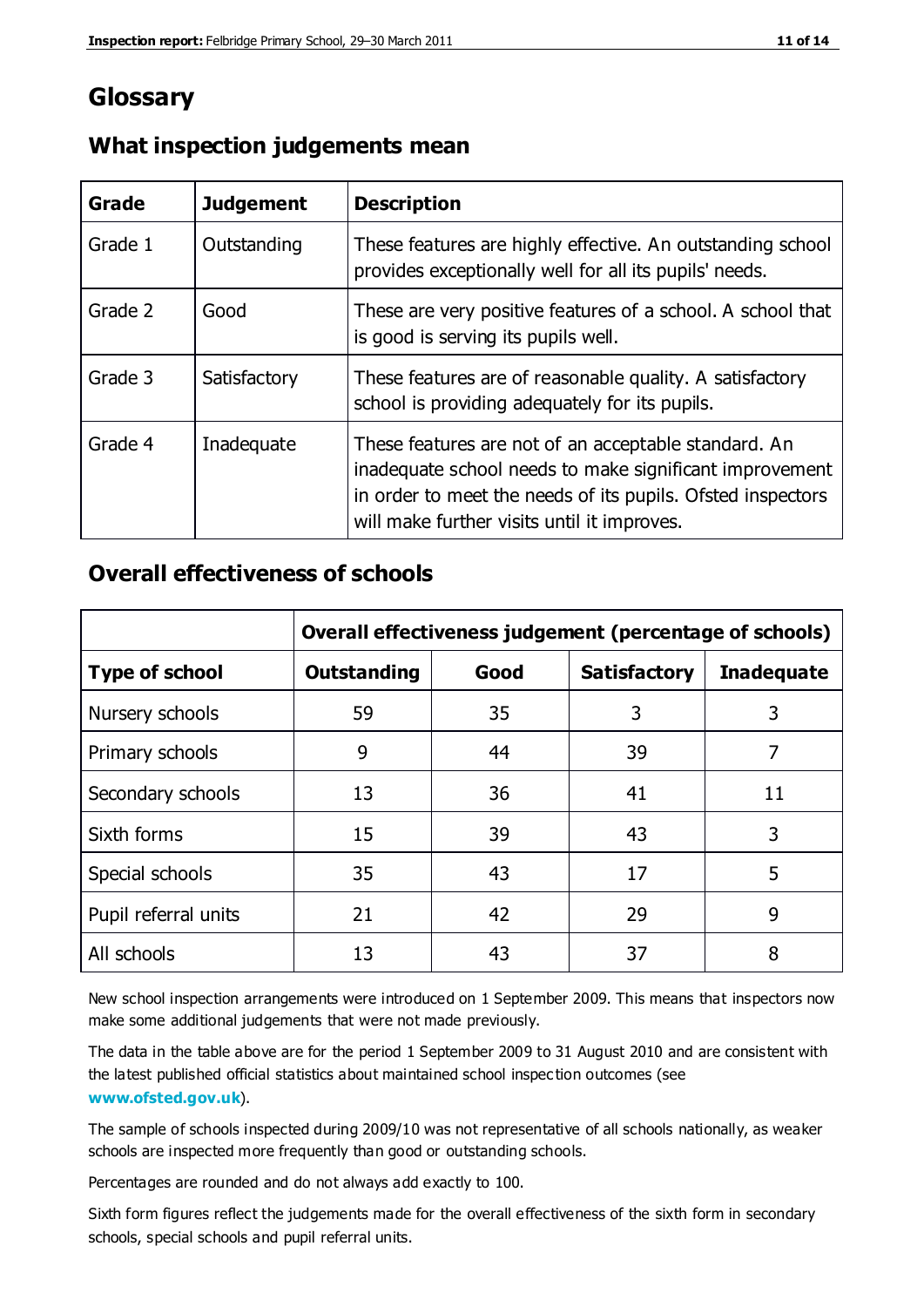# **Common terminology used by inspectors**

| Achievement:               | the progress and success of a pupil in their learning,<br>development or training.                                                                                                                                                          |  |  |
|----------------------------|---------------------------------------------------------------------------------------------------------------------------------------------------------------------------------------------------------------------------------------------|--|--|
| Attainment:                | the standard of the pupils' work shown by test and<br>examination results and in lessons.                                                                                                                                                   |  |  |
| Capacity to improve:       | the proven ability of the school to continue<br>improving. Inspectors base this judgement on what<br>the school has accomplished so far and on the quality<br>of its systems to maintain improvement.                                       |  |  |
| Leadership and management: | the contribution of all the staff with responsibilities,<br>not just the headteacher, to identifying priorities,<br>directing and motivating staff and running the school.                                                                  |  |  |
| Learning:                  | how well pupils acquire knowledge, develop their<br>understanding, learn and practise skills and are<br>developing their competence as learners.                                                                                            |  |  |
| Overall effectiveness:     | inspectors form a judgement on a school's overall<br>effectiveness based on the findings from their<br>inspection of the school. The following judgements,<br>in particular, influence what the overall effectiveness<br>judgement will be. |  |  |
|                            | The school's capacity for sustained<br>improvement.                                                                                                                                                                                         |  |  |
|                            | Outcomes for individuals and groups of pupils.                                                                                                                                                                                              |  |  |
|                            | The quality of teaching.                                                                                                                                                                                                                    |  |  |
|                            | The extent to which the curriculum meets<br>pupils' needs, including, where relevant,<br>through partnerships.                                                                                                                              |  |  |
|                            | The effectiveness of care, guidance and<br>support.                                                                                                                                                                                         |  |  |
| Progress:                  | the rate at which pupils are learning in lessons and<br>over longer periods of time. It is often measured by<br>comparing the pupils' attainment at the end of a key                                                                        |  |  |

stage with their attainment when they started.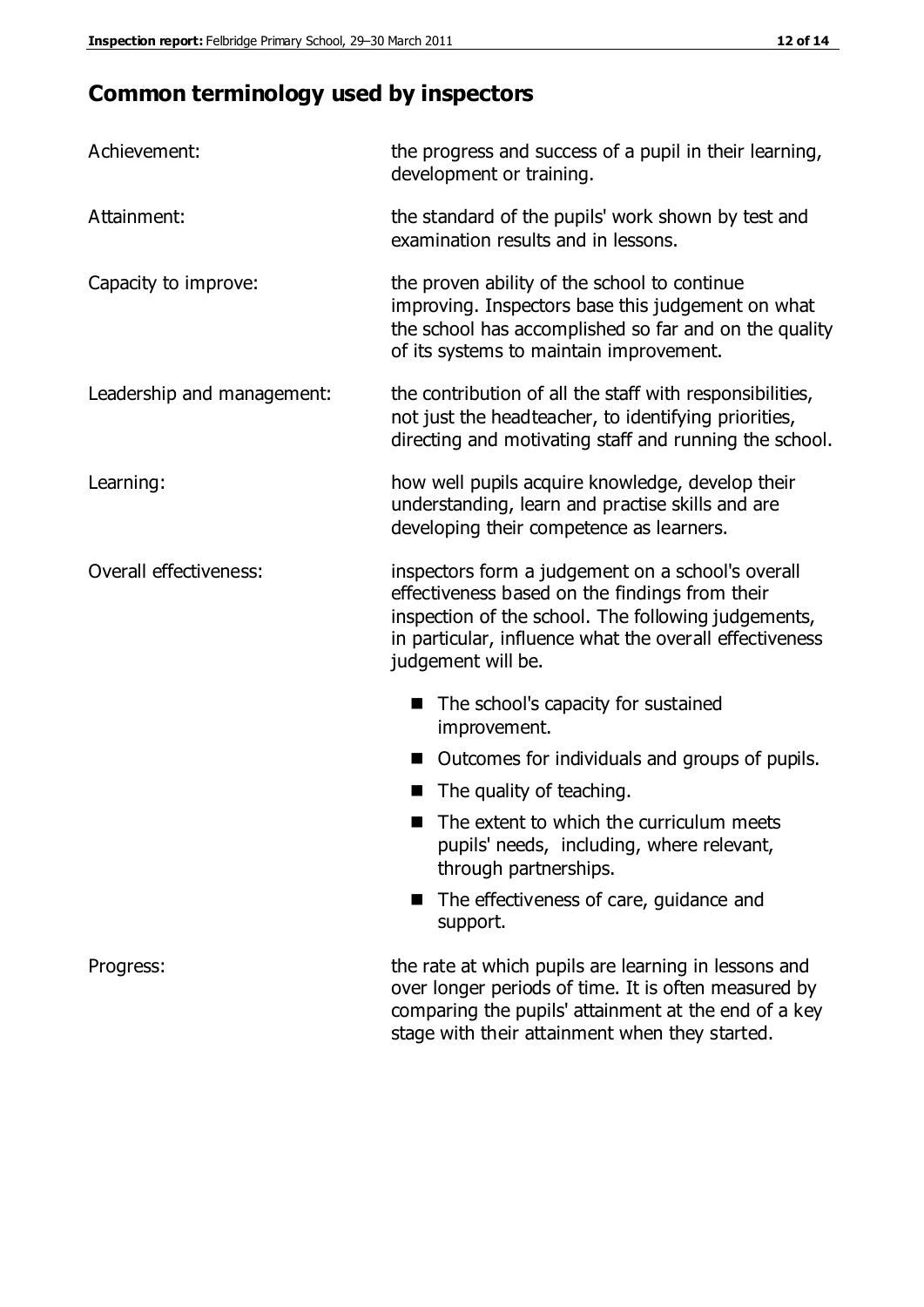#### **This letter is provided for the school, parents and carers to share with their children. It describes Ofsted's main findings from the inspection of their school.**

31 March 2011

#### Dear Pupils

#### **Inspection of Felbridge Primary School, Felbridge RH19 2NT**

Thank you for your friendly welcome when we visited your school recently. We saw a lot of lessons, and also enjoyed talking to you and listening to you telling us enthusiastically about your school.

Felbridge Primary School gives you a good standard of education. As a result of this, you make good progress in your work, all the way from the youngest children in Reception up to Year 6. You attend school more regularly than pupils do in many other schools. You are mostly well behaved, you feel safe in school and you are well looked after by all staff. Your teachers work hard and teach you well. They give you lots of helpful information about your work and how you can improve it further. The headteacher leads the school very well. We know that you like the activities in school not just lessons but all the clubs and visits. You get good opportunities in music and sport, and learn other languages, and you do interesting topics such as 'pirates' in lessons. Although you make good progress, some of the cleverest among you, especially higher up the school, sometimes find bits of the work rather easy and could do even better. Some of the younger ones among you, especially some of the boys, could improve your writing even more.

In order to make your good school even better, we have asked the school to:

- make sure that your teachers always give you work which is not too easy and helps the cleverest ones in particular to do as well as they can in mathematics and English
- make sure that your teachers help younger pupils, especially boys, make even faster progress in improving their work, especially their writing.

You can all help your teachers achieve these things by continuing to work hard.

Yours sincerely

John Laver Lead inspector